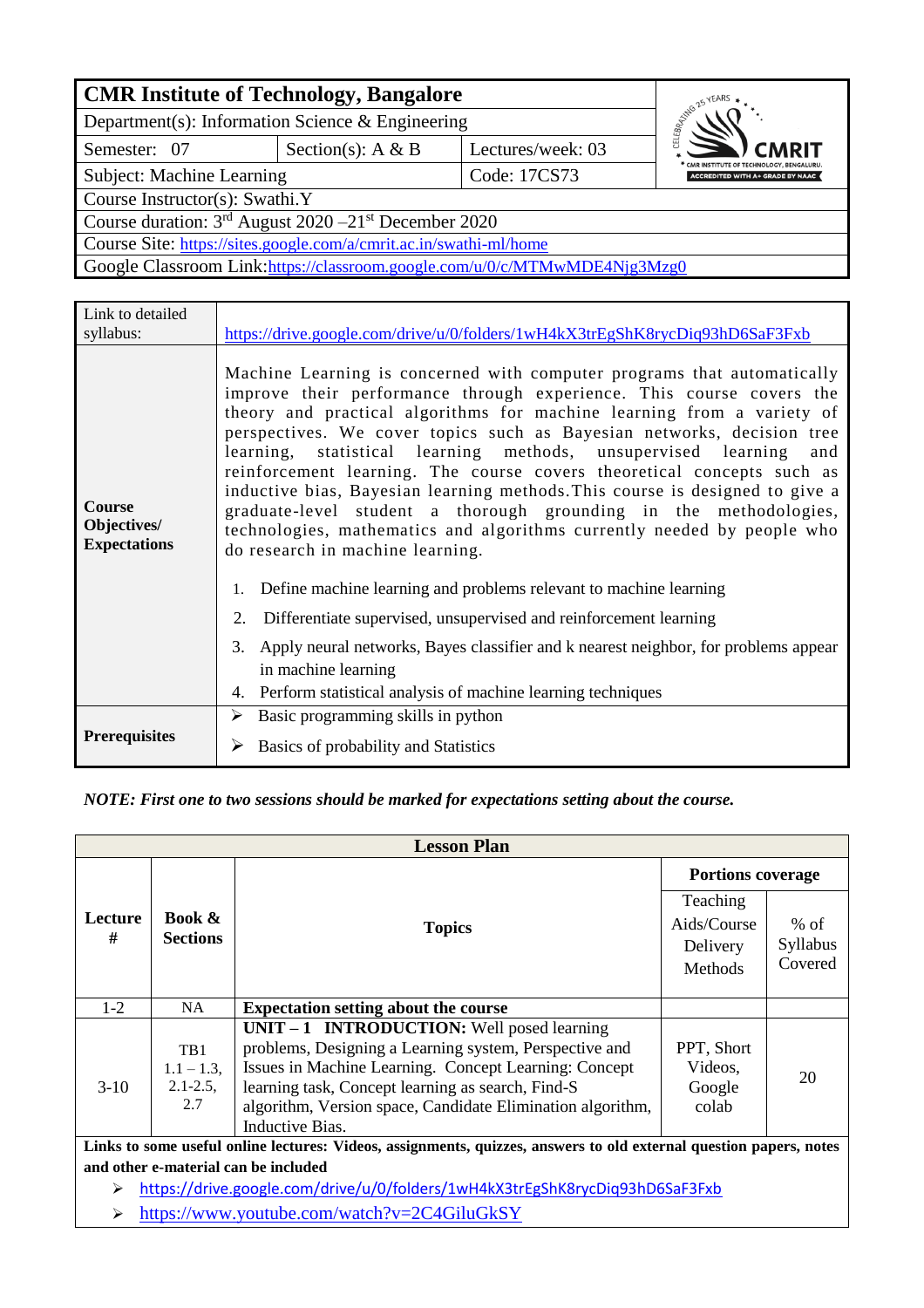|                       |                                                                                                                                                            | <b>UNIT-2Decision Tree Learning: Decision tree</b>                                                                 |            |    |  |  |  |  |
|-----------------------|------------------------------------------------------------------------------------------------------------------------------------------------------------|--------------------------------------------------------------------------------------------------------------------|------------|----|--|--|--|--|
|                       |                                                                                                                                                            | representation, Appropriate problems for decision tree                                                             | PPT, Short |    |  |  |  |  |
| $11-20$               | TB1                                                                                                                                                        | learning, Basic decision tree learning algorithm,                                                                  | Videos,    | 20 |  |  |  |  |
|                       | $3.1 - 3.7$                                                                                                                                                | hypothesis space search in decision tree learning,                                                                 | Google     |    |  |  |  |  |
|                       |                                                                                                                                                            | Inductive bias in decision tree learning, Issues in decision                                                       | colab      |    |  |  |  |  |
|                       |                                                                                                                                                            | tree learning.                                                                                                     |            |    |  |  |  |  |
|                       | Links to some useful online lectures: Videos, assignments, quizzes, answers to old external question papers, notes<br>and other e-material can be included |                                                                                                                    |            |    |  |  |  |  |
|                       |                                                                                                                                                            |                                                                                                                    |            |    |  |  |  |  |
| ➤                     |                                                                                                                                                            | https://drive.google.com/drive/u/0/folders/1wH4kX3trEgShK8rycDiq93hD6SaF3Fxb                                       |            |    |  |  |  |  |
| ➤                     |                                                                                                                                                            | https://www.analyticsvidhya.com/blog/2016/04/complete-tutorial-tree-based-modeling-                                |            |    |  |  |  |  |
|                       | scratch-in-python/                                                                                                                                         |                                                                                                                    |            |    |  |  |  |  |
|                       |                                                                                                                                                            | 3-Artificial Neural Networks: Introduction,<br><b>UNIT</b>                                                         | PPT, Short |    |  |  |  |  |
| 21-30                 | TB1                                                                                                                                                        | Neural Network representation, Appropriate problems,                                                               | Videos,    | 20 |  |  |  |  |
|                       | $4.1 - 4.6$                                                                                                                                                | Perceptron, Back propagation algorithm                                                                             | Google     |    |  |  |  |  |
|                       |                                                                                                                                                            |                                                                                                                    | colab      |    |  |  |  |  |
|                       |                                                                                                                                                            | Links to some useful online lectures: Videos, assignments, quizzes, answers to old external question papers, notes |            |    |  |  |  |  |
|                       |                                                                                                                                                            | and other e-material can be included                                                                               |            |    |  |  |  |  |
| ➤                     |                                                                                                                                                            | https://drive.google.com/drive/u/0/folders/1wH4kX3trEgShK8rycDiq93hD6SaF3Fxb                                       |            |    |  |  |  |  |
| ≻                     |                                                                                                                                                            | https://www.tutorialspoint.com/artificial_intelligence/artificial_intelligence_neural_networks.                    |            |    |  |  |  |  |
|                       | htm                                                                                                                                                        |                                                                                                                    |            |    |  |  |  |  |
| ➤                     |                                                                                                                                                            | https://mattmazur.com/2015/03/17/a-step-by-step-backpropagation-example/                                           |            |    |  |  |  |  |
|                       |                                                                                                                                                            | <b>UNIT 4- Bayesian Learning: Introduction, Bayes</b>                                                              | PPT, Short |    |  |  |  |  |
|                       | TB1                                                                                                                                                        | theorem, Bayes theorem and concept learning, ML and                                                                | Videos,    |    |  |  |  |  |
| $31 - 40$             | $6.1 - 6.6$ ,                                                                                                                                              | LS error hypothesis, ML for predicting probabilities,                                                              | Google     | 20 |  |  |  |  |
|                       | 6.9, 6.11,                                                                                                                                                 | MDL principle, Naive Bayes classifier, Bayesian belief                                                             |            |    |  |  |  |  |
|                       | 6.12                                                                                                                                                       | networks, EM algorithm                                                                                             | colab      |    |  |  |  |  |
|                       |                                                                                                                                                            |                                                                                                                    |            |    |  |  |  |  |
|                       |                                                                                                                                                            |                                                                                                                    |            |    |  |  |  |  |
|                       |                                                                                                                                                            | Links to some useful online lectures: Videos, assignments, quizzes, answers to old external question papers, notes |            |    |  |  |  |  |
|                       |                                                                                                                                                            | and other e-material can be included                                                                               |            |    |  |  |  |  |
| ➤                     |                                                                                                                                                            | https://drive.google.com/drive/u/0/folders/1wH4kX3trEgShK8rycDiq93hD6SaF3Fxb                                       |            |    |  |  |  |  |
| ➤                     |                                                                                                                                                            | https://www.youtube.com/watch?v=E3l26bTdtxI                                                                        |            |    |  |  |  |  |
| $\blacktriangleright$ |                                                                                                                                                            | https://www.youtube.com/watch?v=5s7XdGacztw                                                                        |            |    |  |  |  |  |
| $\blacktriangleright$ |                                                                                                                                                            | https://www.coursera.org/lecture/bayesian-methods-in-machine-learning/expectation-                                 |            |    |  |  |  |  |
|                       |                                                                                                                                                            | maximization-algorithm-Fm3mY                                                                                       |            |    |  |  |  |  |
|                       |                                                                                                                                                            |                                                                                                                    |            |    |  |  |  |  |
|                       |                                                                                                                                                            | <b>UNIT 5-Evaluating Hypothesis: Motivation, Estimating</b><br>hypothesis accuracy, Basics of sampling theorem,    |            |    |  |  |  |  |
|                       |                                                                                                                                                            | General approach for deriving confidence intervals,                                                                | PPT, Short |    |  |  |  |  |
|                       | TB1                                                                                                                                                        | Difference in error of two hypotheses, Comparing                                                                   | Videos,    |    |  |  |  |  |
| $41 - 52$             | $5.1 - 5.6$ ,                                                                                                                                              | learning algorithms. Instance Based Learning:                                                                      | Google     | 20 |  |  |  |  |
|                       | $8.1 - 8.5$ ,                                                                                                                                              | Introduction, k-nearest neighbour learning, locally                                                                | colab      |    |  |  |  |  |
|                       | 13.1-13.3                                                                                                                                                  | weighted regression, radial basis function, cased-based                                                            |            |    |  |  |  |  |
|                       |                                                                                                                                                            | reasoning, Reinforcement Learning: Introduction,                                                                   |            |    |  |  |  |  |
|                       |                                                                                                                                                            | Learning Task, Q Learning                                                                                          |            |    |  |  |  |  |
|                       |                                                                                                                                                            | Links to some useful online lectures: Videos, assignments, quizzes, answers to old external question papers, notes |            |    |  |  |  |  |
|                       |                                                                                                                                                            | and other e-material can be included                                                                               |            |    |  |  |  |  |
| ➤                     |                                                                                                                                                            | https://drive.google.com/drive/u/0/folders/1wH4kX3trEgShK8rycDiq93hD6SaF3Fxb                                       |            |    |  |  |  |  |
| ➤                     |                                                                                                                                                            | https://www.analyticsvidhya.com/blog/2018/03/introduction-k-neighbours-algorithm-                                  |            |    |  |  |  |  |
|                       | clustering/                                                                                                                                                |                                                                                                                    |            |    |  |  |  |  |
| ➤                     |                                                                                                                                                            | https://www.youtube.com/watch?v=b-UqUNJJJ5o                                                                        |            |    |  |  |  |  |
| ⋗                     |                                                                                                                                                            | https://artint.info/html/ArtInt_265.html                                                                           |            |    |  |  |  |  |

|                        | <b>Text Books</b>                                                             |  |  |  |  |  |  |  |
|------------------------|-------------------------------------------------------------------------------|--|--|--|--|--|--|--|
| . .                    | Tom M. Mitchell, Machine Learning, India Edition 2013, McGraw Hill Education. |  |  |  |  |  |  |  |
| <b>Reference Books</b> |                                                                               |  |  |  |  |  |  |  |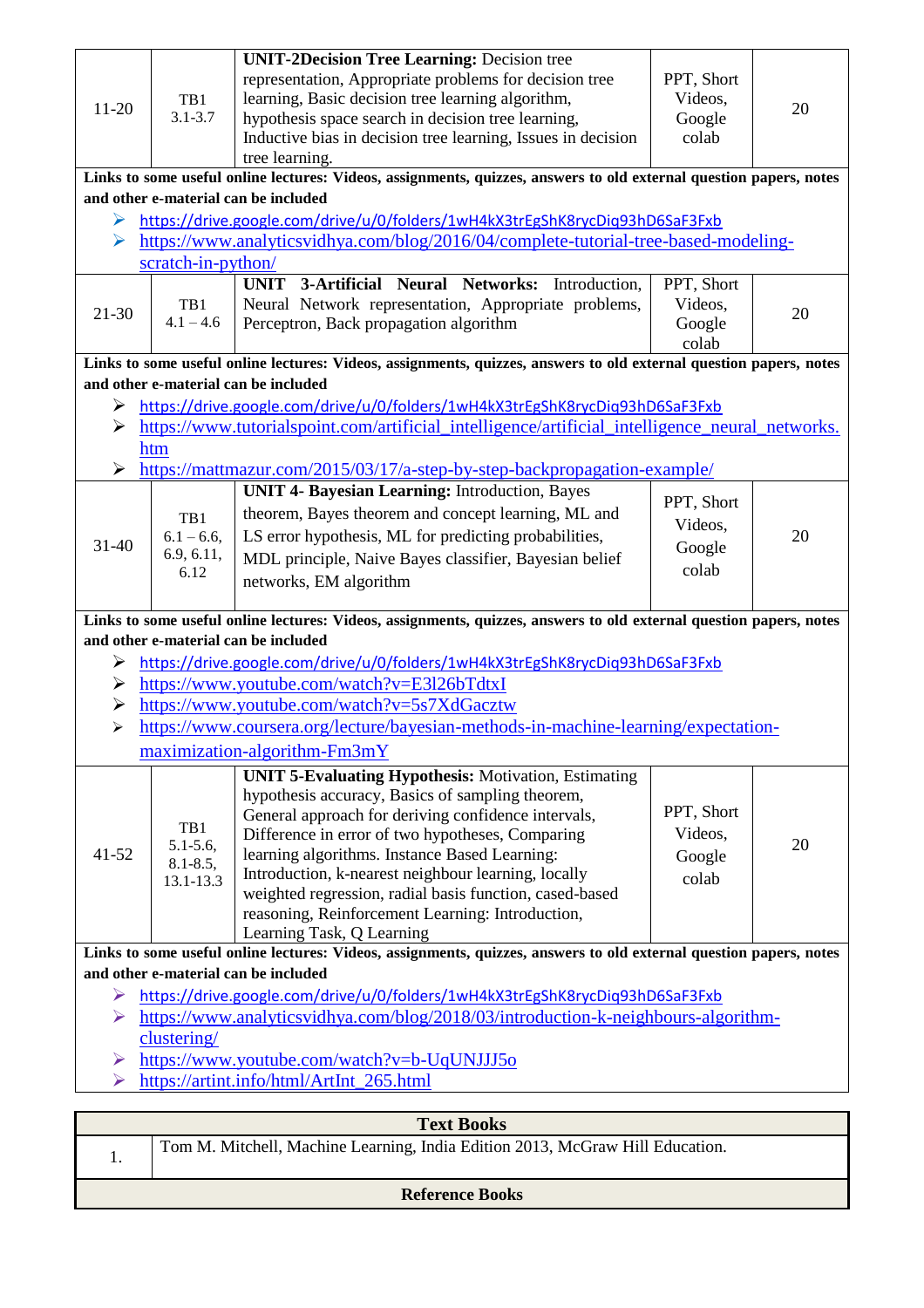|    | Trevor Hastie, Robert Tibshirani, Jerome Friedman, h The Elements of Statistical Learning, 2nd<br>edition, springer series in statistics. |  |  |  |  |  |
|----|-------------------------------------------------------------------------------------------------------------------------------------------|--|--|--|--|--|
| ٠. | EthemAlpaydin, Introduction to machine learning, second edition, MIT press.                                                               |  |  |  |  |  |

# **Syllabus for Internal Assessment Tests (IAT\* )**

| IAT#    | <b>Syllabus</b>   |
|---------|-------------------|
| $IAT-1$ | Class # $01 - 18$ |
| $IAT-2$ | Class # $19 - 36$ |
| $IAT-3$ | Class # $37 - 52$ |

\*See calendar of events for IAT schedule.

#### **Evaluation** :Quiz/Assignment/Seminar/Mini Project/Viva : **Assignment, Quiz, Mini Project**

- *Evaluation of course delivery is based on any one of the above*
- *Evaluation guidelines to be provided to help students understand how the evaluation would be done for assignments, quiz, and so on.*
- *Evaluation tools/method to be mentioned e.g.: Easy polls, Survey Monkey, Typeform or inbuilt poll option in video conferencing tool.*
- *'Work-book' section includes additional activities to support self-learning e.g. exercises, gamebased learning, case-study, and so on.*

| <b>Evaluation Method</b>                                    | <b>Remarks</b>                                                  |  |  |  |  |  |  |
|-------------------------------------------------------------|-----------------------------------------------------------------|--|--|--|--|--|--|
| No of Assignments/Quiz or any of the mentioned above given  | 2 assignments, 1 quiz, mini project                             |  |  |  |  |  |  |
| Quiz 1: Issue: 22 Aug 2020; Submission: 28 Aug 2020         | As part of 10 marks for AQIS, it is                             |  |  |  |  |  |  |
| Assignment1: Issue: 18 Sept 2020; Submission: 25 Oct 2020   | divided into 4 marks for<br>assignments, 2 marks for quiz and 4 |  |  |  |  |  |  |
| Assignment 2: Issue: 16 Oct 2020; Submission: 23 Oct 2020   | marks for mini project.                                         |  |  |  |  |  |  |
| Quiz 2: Issue: 13 Nov 2020; Submission: 20 Nov 2020         | You can refer to evaluation                                     |  |  |  |  |  |  |
| Mini project: 20 Nov 2020; Submission: 05 Dec 2020          | guidelines for more details.                                    |  |  |  |  |  |  |
| Mention the issue date and submission date of all the above |                                                                 |  |  |  |  |  |  |

| <b>Evaluation guidelines</b><br>( <i>please provide the link</i> ) | https://drive.google.com/drive/u/0/folders/1wH4kX3trEgShK8rycDiq93hD6Sa<br>F3Fxb |
|--------------------------------------------------------------------|----------------------------------------------------------------------------------|
| Evaluation<br>tools/method                                         | Edpuzzle, Nearpod, Mentimeter                                                    |
| <b>Flipped Classroom</b><br>process for students to<br>understand  | <b>NA</b>                                                                        |

**Workbook (***Additional activities to support self-learning e.g. exercises, game-based learning, case-study etc.)*

The below workbook contains exercises that you need to complete for Module1 assessment. This assessment contains numerical, Short answers and guess the output session. Same will be created for further modules.

|                         | please provide the link $\vert$ https://drive.google.com/drive/u/0/folders/1wH4kX3trEgShK8rycDiq93hD6Sa |
|-------------------------|---------------------------------------------------------------------------------------------------------|
| to access the work book | F3Fxb                                                                                                   |
| information             |                                                                                                         |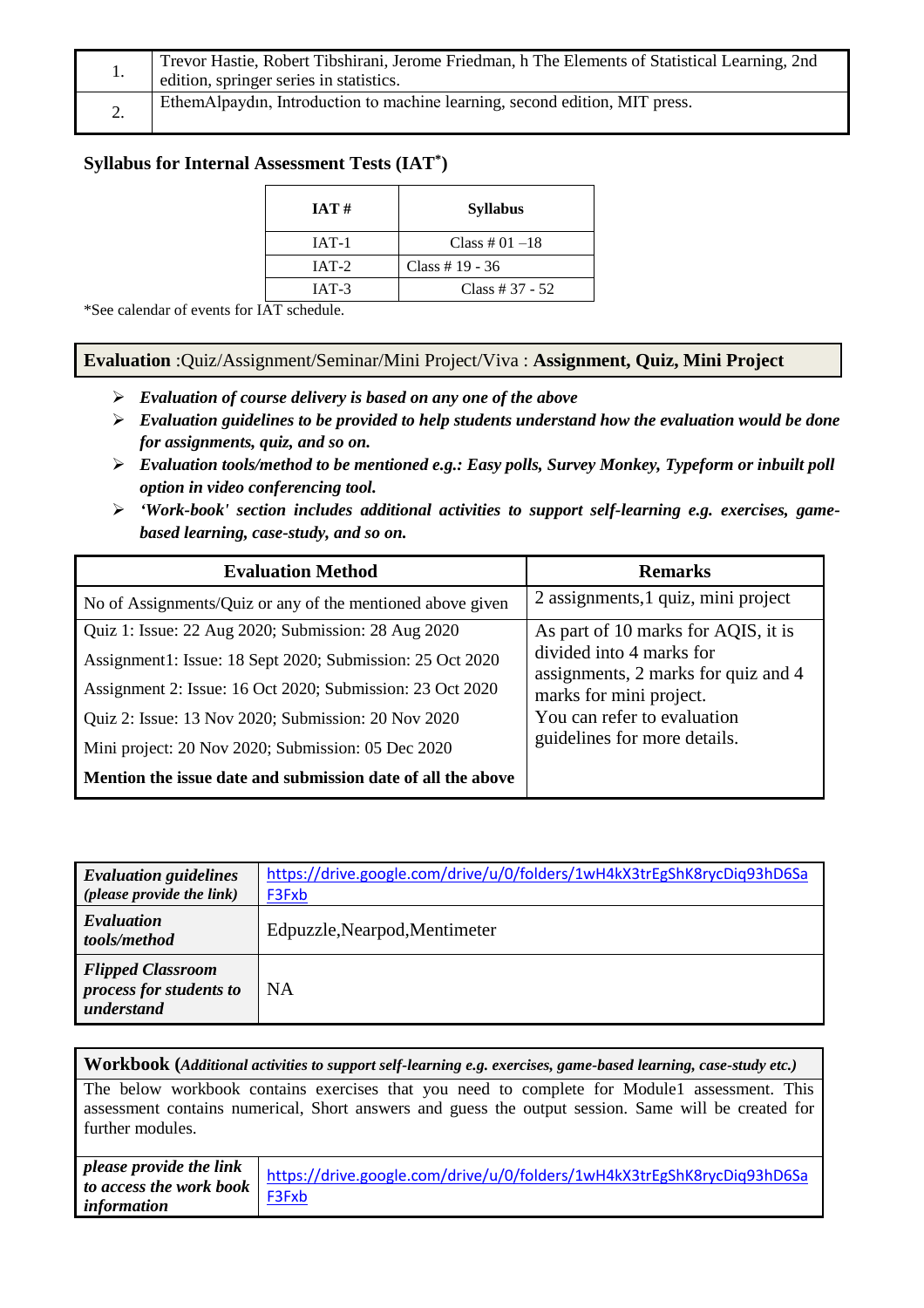**Peer Learning (***teacher shouldlist out the opportunities provided to interact with peers,(through discussions & group work).*

Students are asked to form groups and after completion of each module mini projects/seminars were allocated to each group. They need to present it to their peers which emphasizes students simultaneously learning and contributing to other students learning.

**Discussion Board (***teacher should set up problem-solving forums or discussion boards, and assign students or student teams to monitor and support or direct questions).*

- 1. **Google Classroom** for each section to discuss, comment and to pose questions. <https://classroom.google.com/u/0/c/MTMwMDE4Njg3Mzg0>
- 2. Use of online tools like Edpuzzle ,Nearpod and linking to google classroom

**Virtual Lab(***for lab subject only).Provide the details ofvarious tools for learning, including additional webresources, video-lectures, animated demonstrations and self-evaluation.*

**NA**

*please provide the link to access the virtual lab information*

### **Mention the best practices identified as part of teaching this subject**

- **1. Comprehensive materials** which include Module wise notes, question bank, assignment and university solved question papers.
- **2. Mini projects based on real world applications**
- **3.** Share a set of very clear expectations for students and for myself as to (1) how i will communicate and (2) how much time students should be working on the course each week
- **4.** Explaining the concepts by taking real time datasets available and creating more practice problems for each and every concept.
- **5.** Practical demonstration of all the problems through google Colab. We can import an image dataset, train an image classifier on it, and evaluate the model, all in just [a few lines of code.](https://colab.research.google.com/github/tensorflow/docs/blob/master/site/en/tutorials/quickstart/beginner.ipynb)

# **Mention the Importance of this subject along with Real Time Applications**

Machine learning is a sub category of AI, so from a hierarchical point of view, they are not similar.

Machine learning relies on data. ML algorithms try to analyze data and find meaningful patterns to later classify or predict something. Whereas AI, it usually does not rely on data, but on intelligent variations of algorithms generally inspired from nature (genetic algorithms, ant system, simulated annealing…) to solve maximization or minimization optimization problems.

Data mining and machine learning both be about learning from data and making better decisions. But the way they go about this is different. While data mining is simply looking for patterns that already exist in the data, machine learning goes beyond what's happened in the past to predict future outcomes based on the preexisting data.

**Importance:** Machine learning is given so much importance because it helps in predicting behavior and recognizing patterns that humans with their limited capacity cannot predict. For example, let's take up amazon. If amazon is able to predict what its customer wants accurately and present it to them then it can generate a lot more profit. It does so by observing patterns in the customer's choices and other factors that it takes into account while presenting its prediction.

#### **Applications:**

- 1. Image Recognition
- 2. Speech Recognition
- 3. Traffic prediction: